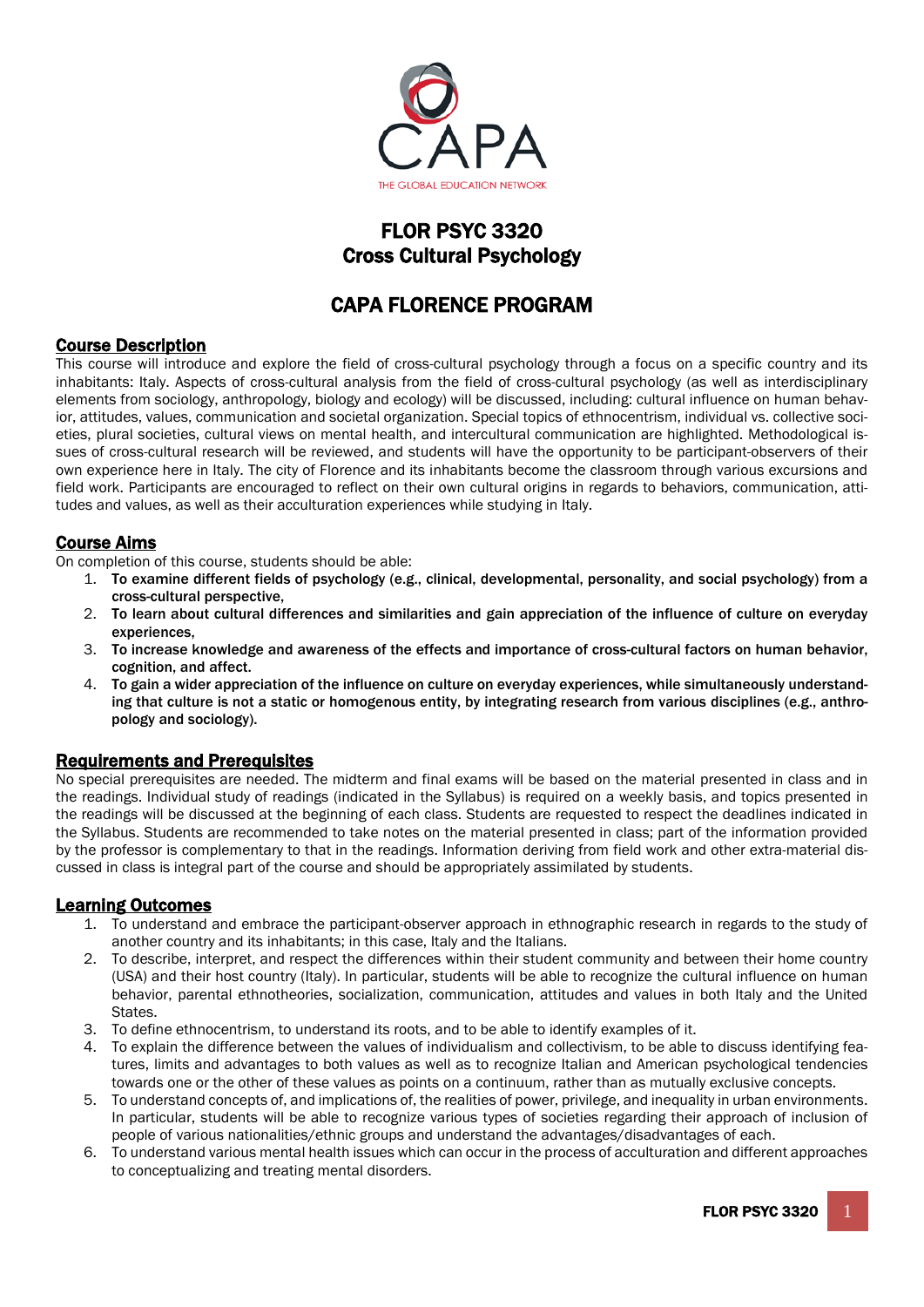## Class methodology

The course will take a participant/observer approach to all aspects of the course. This approach will be introduced by the professor at the beginning of the course and students will be encouraged to view all course topics from this perspective. Students will be asked at the beginning of each lesson about their observations of the people/life in Italy and about their own experiences while studying/living in the country. Students will further apply this approach to their discussion of weekly readings in each class. Classes combine lectures given by the professor with interactive activities and field observations within the city of Florence. Students are encouraged to ask questions and express personal/critical opinions.

Field Component(s): CAPA provides the unique opportunity to learn about the city through direct, guided experience. Participation in the field activity(s) for this course is required. You will actively explore the Global City you are currently living in. Furthermore, you will have the chance to collect useful information that will be an invaluable resource for the essays/papers/projects assigned in this course.

The assigned field component(s) are:

Students are strongly encouraged to participate in co-curricular program activities, among which the following are suggested:

## Mid-Term & Final Exams

### **Grading**

The mid-term exam, which includes material from in-class lectures and readings, will consist of:

- short questions with open answers, and/or
- multiple choice questions, and/or
- short essay writing on important topics covered in the course
- Your mid-term exam grade will count for 35% of your grade.

The final exam, which includes material from in-class lectures and readings, will consist of:

- short questions with open answers, and/or
- multiple choice questions, and/or
- short essay writing on important topics covered in the course
- It will count for 40% of your grade.

## Assessment/Grading Policy

*Final grade breakdown:*

| . . |                                            |         |            |
|-----|--------------------------------------------|---------|------------|
|     | <b>Assessment task</b>                     | Grade % | Due Date   |
|     | Class participation/Small group discussion | 25%     | Each class |
|     | Mid-term exam                              | 35%     | <b>TBD</b> |
|     | <b>Final Exam</b>                          | 40%     | <b>TBD</b> |
|     |                                            |         |            |
|     | Overall grade                              | 100%    |            |

## Final Grade Breakdown

| TASK                                       | <b>PERCENTAGE</b> | <b>STUDENT LEARNING OUTCOMES (SLOS)</b> |
|--------------------------------------------|-------------------|-----------------------------------------|
| Class participation/Small group discussion | 25%               | All                                     |
| Mid-term Exam                              | 35%               | 1, 2, 4, & 5                            |
| Final Exam                                 | 40%               | 1, 2, 3, 5, 86                          |

| <b>DESCRIPTOR</b>                         | <b>ALPHA</b> | <b>NUMERIC</b> | <b>GPA</b> | REQUIREMENT/EXPECTATION                                                                                                                                                                                                                                                                                           |
|-------------------------------------------|--------------|----------------|------------|-------------------------------------------------------------------------------------------------------------------------------------------------------------------------------------------------------------------------------------------------------------------------------------------------------------------|
| Outstanding<br>Dis-<br>(High<br>tinction) |              | $9.3+$         | 4.0        | Maximum grade: In addition to description for grade "A-", the student<br>shows detailed understanding of materials about which he or she can<br>show independent analytical ability. This means the ability to question an<br>issue from different perspectives and evaluate responses in an objective<br>manner. |
| Excellent<br>(Distinction)                | A-           | $90 - 92$      | 3.7        | Student shows understanding of literature beyond the textbook/class<br>hand-outs/class notes, and the work shows a high level of independent                                                                                                                                                                      |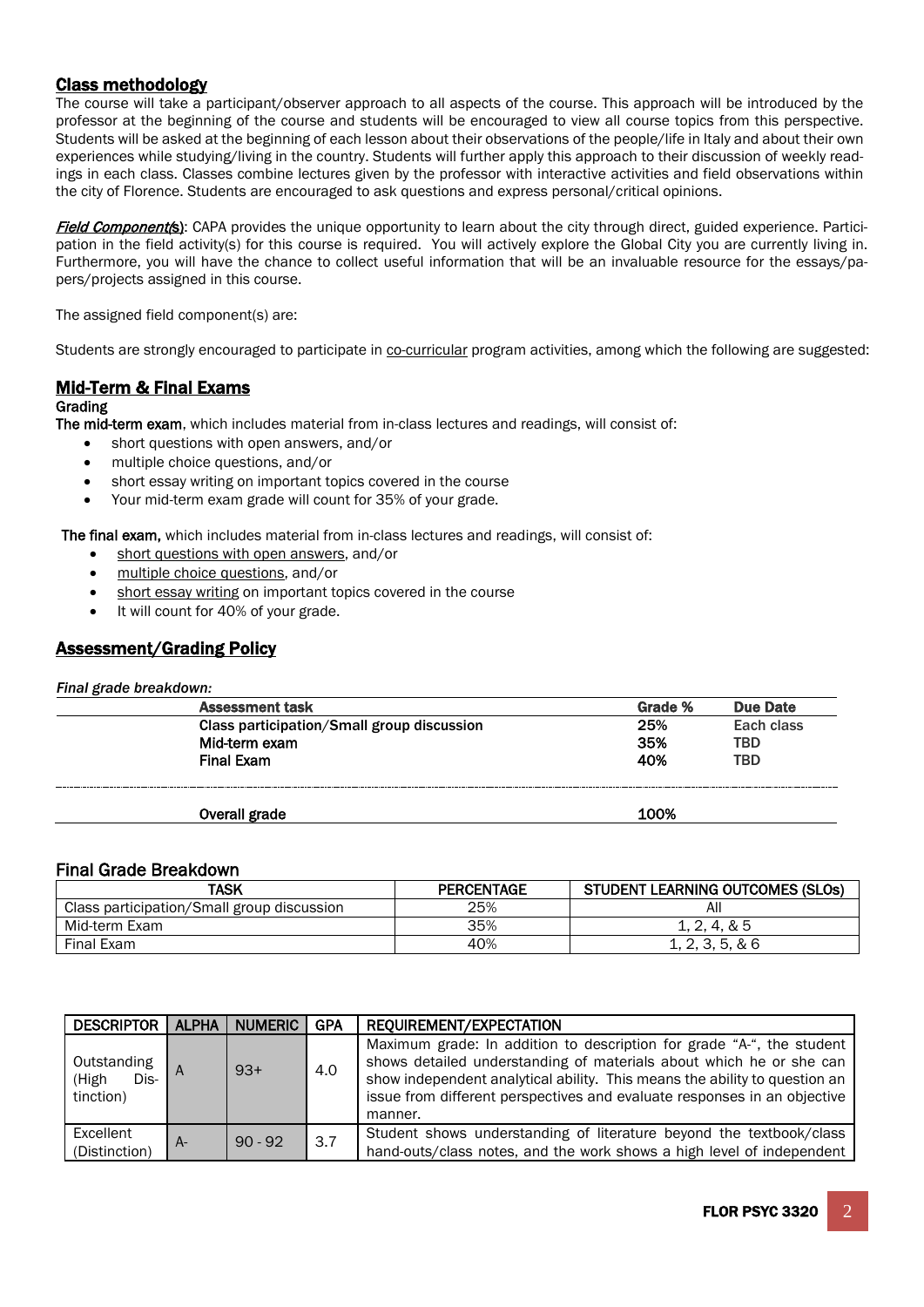|                                               |             |                  |                | thought, presents informed and insightful discussion and demonstrates a<br>well-developed capacity for evaluation.                                                                                                                                                                                                 |
|-----------------------------------------------|-------------|------------------|----------------|--------------------------------------------------------------------------------------------------------------------------------------------------------------------------------------------------------------------------------------------------------------------------------------------------------------------|
| Very good<br>(High Credit)                    | $B+$        | $87 - 89$        | 3.3            | Shows evidence of a capacity to generalise from the taught content, or the<br>material in literature, or from class lectures in an informed manner. Also,<br>the work demonstrates a capacity to integrate personal reflection into the<br>discussion and an appreciation of a range of different perspectives.    |
| Good<br>(Credit)                              | B           | $83 - 86$        | 3.0            | The work is well organised and contains coherent or logical argumentation<br>and presentation.                                                                                                                                                                                                                     |
| Good<br>(Credit)                              | $B -$       | $80 - 82$        | 2.7            | Student shows understanding of literature beyond the textbook and/or<br>notes, and, there is evidence of additional reading.                                                                                                                                                                                       |
| Average<br>(Good Pass)                        | $C+$        | 77-79            | 2.3            | The work demonstrates a capacity to integrate research into the discus-<br>sion and a critical appreciation of a range of theoretical perspec-<br>tives. Also, the work demonstrates a clear understanding of the question<br>and its theoretical implications and demonstrates evidence of additional<br>reading. |
| Adequate<br>(Pass)                            | $\mathbf C$ | $73 - 76$        | 2.0            | Shows clear understanding and some insight into the material in the text-<br>book and notes, but not beyond. A deficiency in understanding the mate-<br>rial may be compensated by evidence of independent thought and effort<br>related to the subject matter.                                                    |
| Aver-<br>Below<br>age<br>(Borderline<br>Pass) | $C -$       | 70-72            | 1.7            | Shows some understanding of the material in the textbook and notes. A<br>deficiency in any of the above may be compensated by evidence of inde-<br>pendent thought related to the subject matter.                                                                                                                  |
| Inadequate<br>(Borderline<br>Fail)            | $D+$        | $67 - 69$        | 1.3            | Fails to show a clear understanding or much insight into the material in<br>the textbook and notes                                                                                                                                                                                                                 |
| Poor<br>(Fail)                                | D           | $60 - 66$        | $0.7 -$<br>1.0 | Besides the above for D+, student has not shown interest or engagement<br>in the class work or study.                                                                                                                                                                                                              |
| Poor<br>(Fail)                                | F           | 50 <sub>60</sub> | 0              | Shows little or no understanding of any of the material                                                                                                                                                                                                                                                            |
| Incomplete                                    |             |                  |                | Please see CAPA policy in the Faculty Handbook.                                                                                                                                                                                                                                                                    |

## Dress Code

No requirements. Because we will be venturing outside for observations, dress appropriately for weather conditions since class will be held outside no matter what the climate is. Do not bring backpacks on lessons outside of classroom, but make sure to bring your notebook and pen to take notes.

## Course Materials

## Required Readings:

Readings about the Italian socio-cultural environment will be available on CANVAS. *The readings for each module are attached to each module.*

Contents of the reader or e-reader:<br>Please see listed readings in the week-by-week breakdown of the academic calendar. The readings are mandatory and can be downloaded from the **Modules** section in CANVAS.

Recommended Reading(s):<br>Barzini, Luigi. (1996). The Italians. New York, NY: Touchstone.

Cornelison, Ann.(1990) Where it all began: Italy 1954. New York, NY: Penguin.

Dickie, John. (2008) Delizia! The epic history of the Italians and their food. New York, NY: Simon & Schuster, Inc.

Parati, Graziella (ed.) (2012). Italian cultural studies. Volume 1: Definitions, theory, and accented practices. Teaneck, New Jersey: Farleigh Dickinson University Press.

Severgnini, Beppe (2006) La Bella Figura: A Field Guide to the Italian Mind. New York, N.Y: Broadway Books.

## Weekly Course Schedule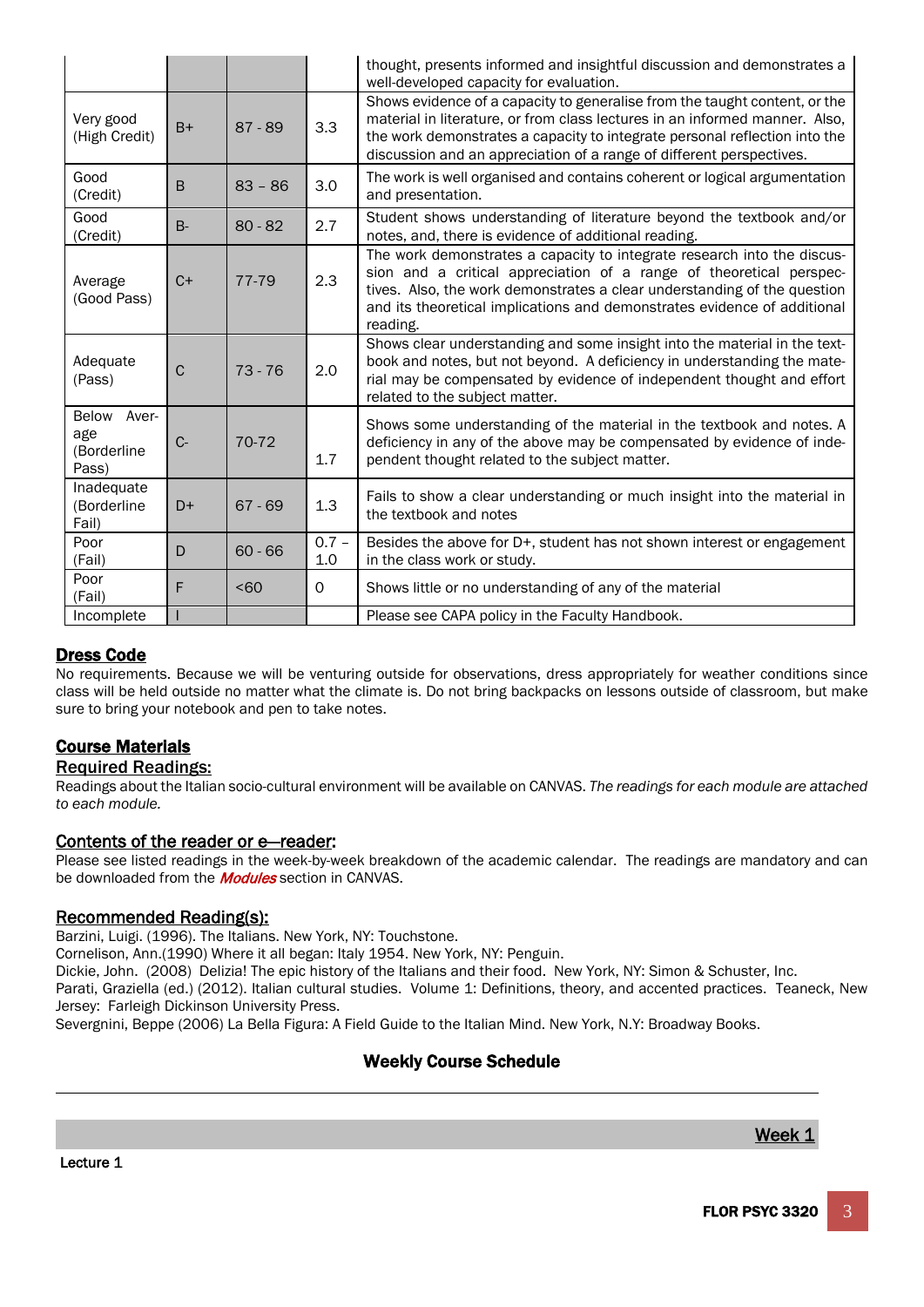| Meet                     |                                                                                                                                                                                                                                                                             |
|--------------------------|-----------------------------------------------------------------------------------------------------------------------------------------------------------------------------------------------------------------------------------------------------------------------------|
| Venue                    | Classroom                                                                                                                                                                                                                                                                   |
| In-class<br>activity     | Course presentation; distribution of the syllabus; course requirements and course expectations; meth-<br>odology. Lecture and in-class activity                                                                                                                             |
| Assignments              | Oyserman, D., Kemmelmeier, M., & Coon, H. M. (2002) Cultural psychology, a new look: Reply to Bond<br>(2002), Fiske (2002), Kitayama (2002), and Miller (2002). Psychological Bulletin, 128, 110-117.                                                                       |
|                          | Oyserman, D. & Markus, H. R. (1993) The Sociocultural Self. In J. Suls (Ed.), Psychological perspec-<br>tives on the self, Volume 4, (pp. 187-220). Hillsdale, NJ: Erlbaum.                                                                                                 |
| <b>Notes</b>             | Topic: Introduction to Cross Cultural Psychology:<br>An Interdisciplinary Social Science: The study of cultures from a psychological, sociological,<br>anthropological, ecological and biological perspective; the participant-observer approach, the<br>sociocultural self |
|                          | Week                                                                                                                                                                                                                                                                        |
| Lecture 2                |                                                                                                                                                                                                                                                                             |
| Meet                     |                                                                                                                                                                                                                                                                             |
| Venue                    | Classroom                                                                                                                                                                                                                                                                   |
| In-Class<br>Activity     | Class discussion, Lecture                                                                                                                                                                                                                                                   |
| Out of Class<br>Activity | Visit to Italian supermarket for observational field work                                                                                                                                                                                                                   |
| Assignments              | Nardini, G. (2009) Definition of Bella Figura. Che Bella Figura! The Power of Performance in a Chicago<br>Ladies Club. (pp. 5-24) Albany, NY: State University of New York Press.                                                                                           |
|                          | Dickie, J. (1996). Imagined Italies. In D. Forgacs & R. Lumley (Eds.) Italian cultural studies (pp.19-<br>33). Oxford: Oxford University Press.                                                                                                                             |
|                          | Gundle, S.(2000). Il bel paese: art, beauty and the cult of appearance. In G. Bedani & B. Haddock<br>(Eds.) The politics of national identity (pp.124-141). Cardiff: University of Wales Press.                                                                             |
| <b>Notes</b>             | Introduction to Italy and the Italians through an examination of its façade: class discussion of stere-<br>otypes and apparent values of Italians                                                                                                                           |
|                          | Week:                                                                                                                                                                                                                                                                       |
| Lecture 3                |                                                                                                                                                                                                                                                                             |
| Meet                     |                                                                                                                                                                                                                                                                             |
| Venue                    | Classroom, Supermarket in Suburb of Florence                                                                                                                                                                                                                                |
| Activities               | Discussion of readings, lecture                                                                                                                                                                                                                                             |
| Assignments              | Berry, J.W., Poortinga, Y.H., Segall, M.H., & Dasen, P.R. (2002). Cross-cultural psychology: Research<br>and applications. (2nd Ed.). Social behavior (chpt.3, pp.52-85). Cambridge, UK: Cambridge Univer-<br>sity Press.                                                   |
|                          | Kohls, L.R. (1984). The values Americans live by. Meridian House International.                                                                                                                                                                                             |
| <b>Notes</b>             | Social Behavior in Cultural Context: Socialization, development of gender roles and of values within<br>the cultural context, and specifically the values of individualism and collectivism                                                                                 |
|                          | Week 4                                                                                                                                                                                                                                                                      |

## Lecture 4

Meet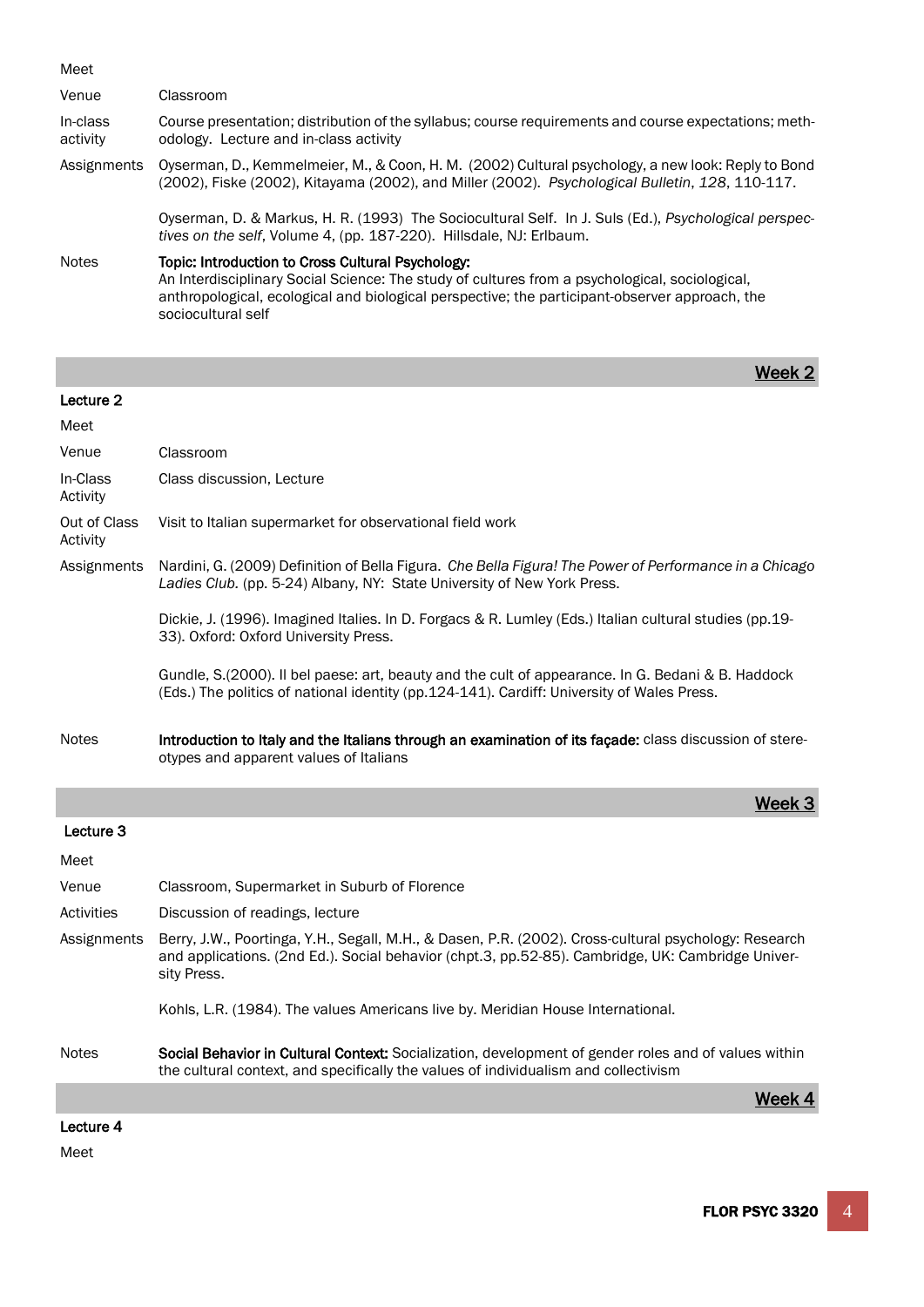| Venue                      | Classroom                                                                                                                                                                                                                                                |
|----------------------------|----------------------------------------------------------------------------------------------------------------------------------------------------------------------------------------------------------------------------------------------------------|
| Activities                 | Discussion of readings, lecture                                                                                                                                                                                                                          |
| Out-of-Class<br>Activities | Observation of children and parents at a park                                                                                                                                                                                                            |
| Assignments                | Berry, J.W., Poortinga, Y.H., Segall, M.H., & Dasen, P.R. (2002). Cross-cultural psychology: Research<br>and applications. (2nd Ed.). Cultural transmission and individual development (chpt.2, pp.19-51).<br>Cambridge, UK: Cambridge University Press. |
| <b>Notes</b>               | Cultural Transmission and Development: "Growing Up Italian" vs. "Growing Up American": focus on<br>the concepts of enculturation, parental ethnotheories and moral development from a cross-cultural<br>perspective.                                     |

#### Lecture 5

#### Meet

Venue Classroom, Piazza D'Azeglio

- In-Class Activities Class discussion, lecture, viewing of documentary, *The Mask You Live In* (explores American male gender roles)
- Assignments BBC News (2006). Italian women shun "mamma" role. Retrieved from: http://news.bbc.co.uk/go/pr/fr/-/1/hi/world/europe/4739154.stm

Passerini, L. (1996). Gender relations. In D. Forgacs & R. Lumley (Eds.) Italian cultural studies (pp.144-159). Oxford: Oxford University Press.

week 5 in 1980 was a strong to the strong state of the strong strong week 5 in 1980 week 5 in 1980 week 5 in 1

Notes **Cultural Transmission and Development (cont.); Gender Roles:** The "Latin Lover" and the "Italian Mamma" and other gender stereotypes of Italians. Further discussion of gender roles and sexual behaviour.

Week 5 (cont)

#### Lecture 6

| Meet                           |                                                 |
|--------------------------------|-------------------------------------------------|
| Venue                          | Classroom, Piazza San Marco                     |
| Lecture 6                      |                                                 |
| In-Class Ac- Lecture<br>tivity |                                                 |
| Out-of-Class<br>Activity       | Field Observation, focusing on gender behaviour |
| <b>Notes</b>                   | Gender Roles (cont.)                            |

|            |                      | Week 6 |
|------------|----------------------|--------|
| Lecture 7  |                      |        |
| Meet       |                      |        |
| Venue      | Classroom            |        |
| Activities | Midterm Exam         |        |
| Notes      | Midterm Exam         |        |
|            |                      |        |
|            | <b>Midterm Break</b> |        |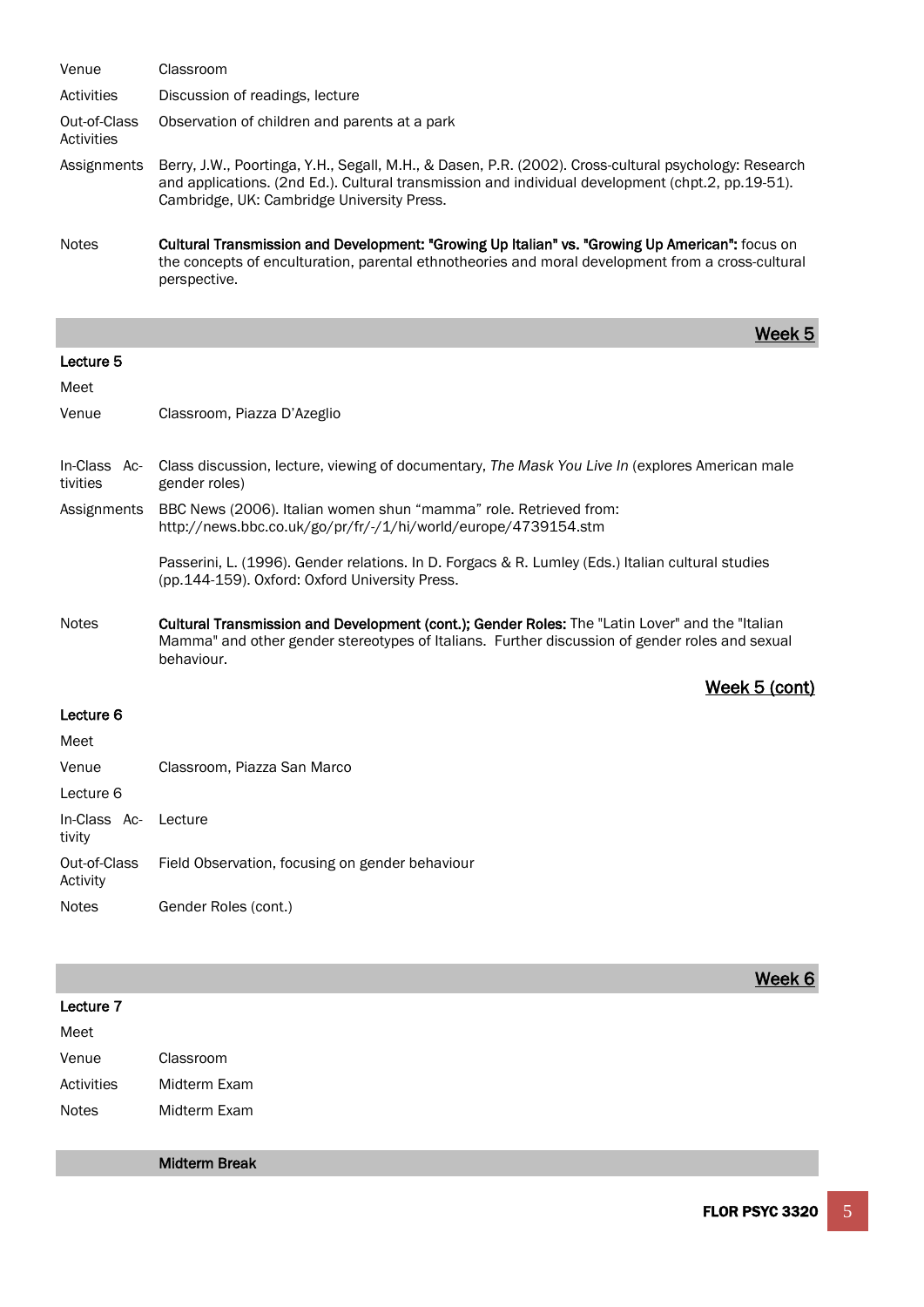#### Lecture 8

| <b>INIGGL</b> |                                                                                                                                                                              |
|---------------|------------------------------------------------------------------------------------------------------------------------------------------------------------------------------|
| Venue         | Classroom                                                                                                                                                                    |
| Activities    | Class discussion, lecture, viewing of documentary, The Mask You Live In (explores American male<br>gender roles)                                                             |
| Assignments   | BBC News (2006). Italian women shun "mamma" role. Retrieved from:<br>http://news.bbc.co.uk/go/pr/fr/-/1/hi/world/europe/4739154.stm                                          |
|               | Passerini, L. (1996). Gender relations. In D. Forgacs & R. Lumley (Eds.) Italian cultural studies<br>(pp.144-159). Oxford: Oxford University Press.                          |
| <b>Notes</b>  | <b>Gender Roles (cont.):</b> The "Latin Lover" and the "Italian Mamma" and other gender stereotypes of<br>Italians. Further discussion of gender roles and sexual behaviour. |

week 8 - Andrew Maria and American American American American American Meek 8 - Andrew Meek 8

| Lecture 9 |  |
|-----------|--|
|           |  |

| Meet         |                                                                                                                                                                                                                                                                                                                                                       |
|--------------|-------------------------------------------------------------------------------------------------------------------------------------------------------------------------------------------------------------------------------------------------------------------------------------------------------------------------------------------------------|
| Venue        | Classroom                                                                                                                                                                                                                                                                                                                                             |
| Activities   | Discussion of readings, lecture, in-class activity (US version of Keirsey Temperament Sorter). Expla-<br>nation of the Keirsey Temperament Sorter. We will be taking both the Italian (translated in English<br>verbatim) and American version of this psychological instrument to illustrate problems in psychologi-<br>cal testing cross-culturally |
| Assignments  | Berry, J.W., Poortinga, Y.H., Segall, M.H., & Dasen, P.R. (2002). Cross-cultural psychology: Research<br>and applications. (2nd Ed.). Personality (chpt.4, pp.86-97). Cambridge, UK: Cambridge University<br>Press.                                                                                                                                   |
| <b>Notes</b> | Universality and Relativity of Personality Across Cultures: discussion of traits, temperament, psycho-<br>logical testing across cultures. Includes examples from majority world for comparison/contrast.                                                                                                                                             |
|              | Week 9                                                                                                                                                                                                                                                                                                                                                |
| Lecture 10   |                                                                                                                                                                                                                                                                                                                                                       |
| Meet         |                                                                                                                                                                                                                                                                                                                                                       |
| Venue        | Classroom, streets of Florence                                                                                                                                                                                                                                                                                                                        |
| Activities   | Discussion of readings, lecture                                                                                                                                                                                                                                                                                                                       |
| Assignments  | Berry, J.W., Poortinga, Y.H., Segall, M.H., & Dasen, P.R. (2002). Cross-cultural psychology: Research<br>and applications. (2nd Ed.). Language (chpt.6, pp.147-152). Cambridge, UK: Cambridge University<br>Press.                                                                                                                                    |

De Mauro, T. (1996). Linguistic variety and linguistic minorities. In D. Forgas & R. Lumley (Eds.) Italian cultural studies (pp.144-159). Oxford: Oxford University Press.

week 10 Meet 10 Meet 10 Meet 10 Meet 10 Meet 10 Meet 10 Meet 10 Meet 10 Meet 10

### Notes **Language: Verbal and Non-Verbal:** structure, meaning, and use of Italian and English language among native speakers. Importance and significance of non-verbal gestures in Italian.

| Lecture 11 |  |
|------------|--|
| Meet       |  |

| Venue | Classroom, streets of Florence, including Piazza d'Ambrogio |
|-------|-------------------------------------------------------------|
|       |                                                             |

Activities Discussion of readings, lecture, out-of-class activity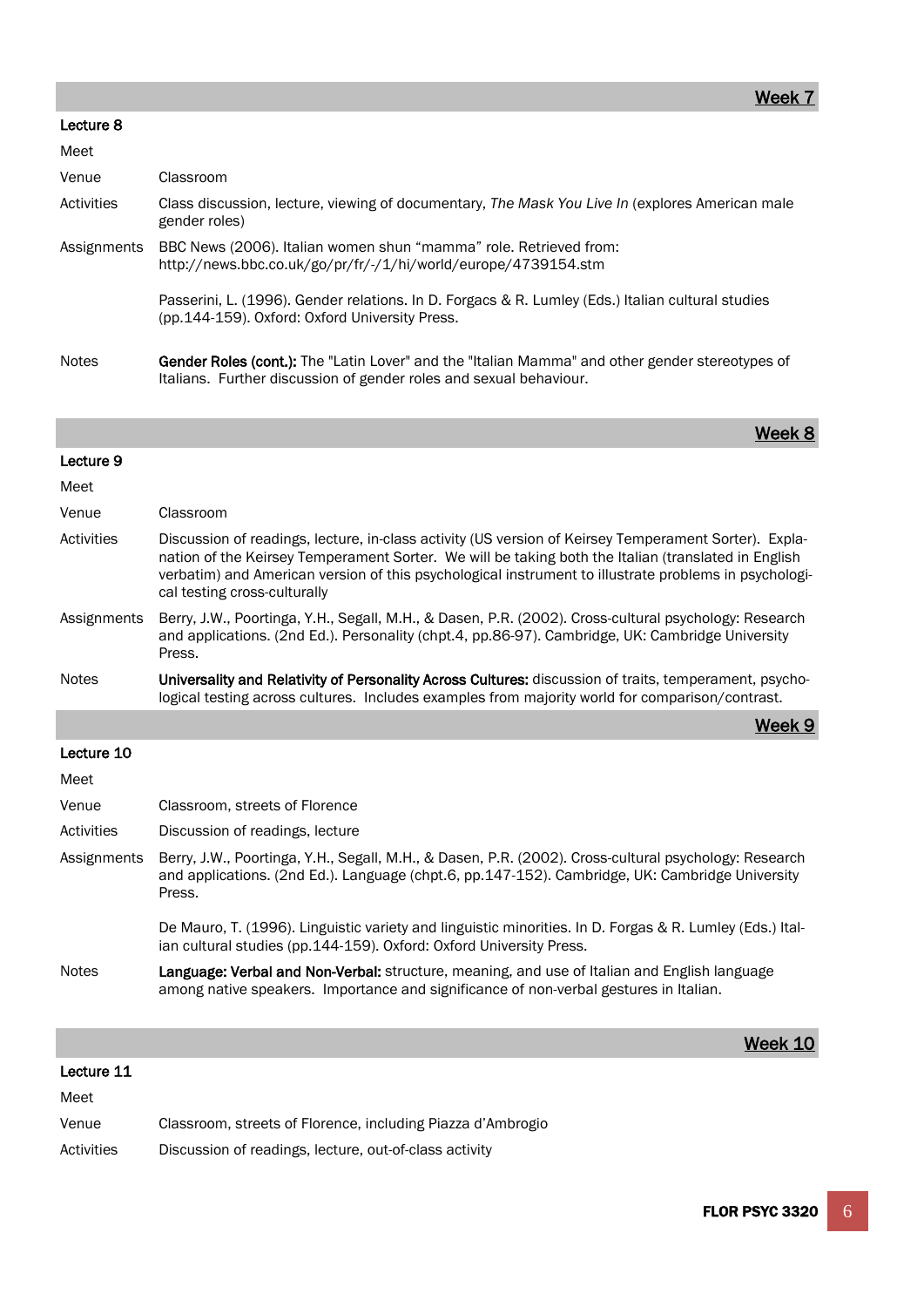Out of Class Activity Communication in action; observations of communication on the streets of Florence.

- Assignments Barna, L.M. (1998). Stumbling blocks in intercultural communication. In M.J. Bennett (Ed) Basic concepts of intercultural communication (pp.173-189). Yarmouth, Maine: Intercultural Press, Inc.
- Notes Intercultural Communication: Negotiation and potential misunderstandings in intercultural communication.

week 11 March 2014 - Andre Stern Andre Stern Andre Stern Andre Stern Andre Stern Andre Stern Andre

#### Lecture 12

| Meet         |                                                                                                                                                                                                                                                                                                                                                                                                                                                                                                                                                                 |
|--------------|-----------------------------------------------------------------------------------------------------------------------------------------------------------------------------------------------------------------------------------------------------------------------------------------------------------------------------------------------------------------------------------------------------------------------------------------------------------------------------------------------------------------------------------------------------------------|
| Venue        | Classroom                                                                                                                                                                                                                                                                                                                                                                                                                                                                                                                                                       |
| Activities   | Class discussion of readings, lecture                                                                                                                                                                                                                                                                                                                                                                                                                                                                                                                           |
| Assignments  | Berry, J.W., Poortinga, Y.H., Segall, M.H., & Dasen, P.R. (2002). Cross-cultural psychology: Research<br>and applications. (2nd Ed.). Health behavior (chpt.16, pp.423-442). Cambridge, UK: Cambridge Uni-<br>versity Press.                                                                                                                                                                                                                                                                                                                                    |
| <b>Notes</b> | <b>Mental Health Across Cultures:</b> Examination of link between mental health and culture with exam-<br>ples from the majority world. Overview of the DSM-V and cultural interpretations of diagnosis. Pro-<br>fessor will present own experiences as an American mental health counselor treating Italian and<br>other foreign clients in private practice. Special consideration to contrasting view and treatment of<br>Attention Deficit Disorder in Italy and the United States as an example of differing cultural views on<br>pathology and treatment. |
|              | Week 12                                                                                                                                                                                                                                                                                                                                                                                                                                                                                                                                                         |
| Lecture 13   |                                                                                                                                                                                                                                                                                                                                                                                                                                                                                                                                                                 |
| Meet         |                                                                                                                                                                                                                                                                                                                                                                                                                                                                                                                                                                 |
| Venue        | Classroom                                                                                                                                                                                                                                                                                                                                                                                                                                                                                                                                                       |
| Activities   | Class discussion of readings, lecture, viewing of documentary on immigration in Italy                                                                                                                                                                                                                                                                                                                                                                                                                                                                           |
| Assignments  | Berry, J.W., Poortinga, Y.H., Segall, M.H., & Dasen, P.R. (2002). Cross-cultural psychology: Research<br>and applications. (2nd Ed.). Acculturation and intercultural relations (chpt.13, pp.345-382). Cam-<br>bridge, UK: Cambridge University Press.                                                                                                                                                                                                                                                                                                          |
| <b>Notes</b> | Acculturation and Intercultural Relations: A sociological examination of various types of plural socie-<br>ties. Examination of various acculturation strategies and the psychological effects                                                                                                                                                                                                                                                                                                                                                                  |
|              | Week 13                                                                                                                                                                                                                                                                                                                                                                                                                                                                                                                                                         |
| Lecture 14   |                                                                                                                                                                                                                                                                                                                                                                                                                                                                                                                                                                 |
| Meet         |                                                                                                                                                                                                                                                                                                                                                                                                                                                                                                                                                                 |
| Activity     | Final Exam                                                                                                                                                                                                                                                                                                                                                                                                                                                                                                                                                      |
| <b>Notes</b> | <b>Final Exam</b>                                                                                                                                                                                                                                                                                                                                                                                                                                                                                                                                               |

## Attendance, Participation & Student Responsibilities

Refer to the *Academic Handbook* for a complete outline of all academic policies. This page contains a summary only.

## **Attendance**

CAPA has a mandatory attendance policy. Students are also expected to participate actively and critically in class discussions, and the participation portion of the class will be graded accordingly. Students must read assignments BEFORE the class, and come in on time. Attendance is mandatory and is taken at the beginning of every class. Unauthorized absence from class will result in a reduction of the final grade and ultimately in a F for the course.

## Unexcused absences

The instructor for the course may lower the student's participation grade based on the number of absences. For custom programs, some will follow our absence policy (like when CAPA sponsors visa) and some will not; see academic director for details.